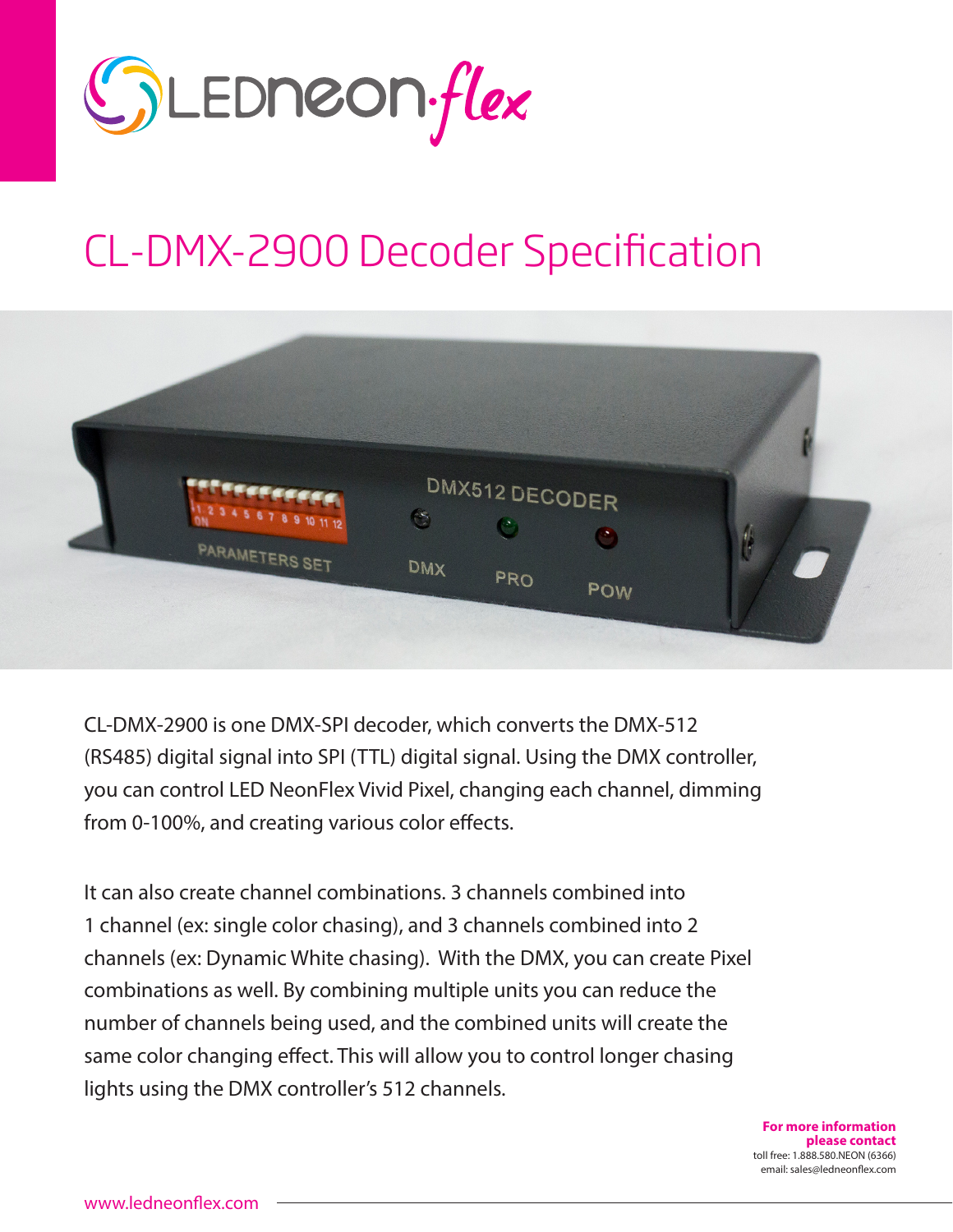## Technical Specifications

| <b>Working Voltage</b>   | DC 12-24V                                                                             |
|--------------------------|---------------------------------------------------------------------------------------|
| <b>Power Consumption</b> | 1W                                                                                    |
| <b>Input Signal</b>      | DMX512 (RS485)                                                                        |
| Output                   | SPI (TTL)                                                                             |
| <b>Control Qty</b>       | 480 Pixels (RGB chasing lights)<br>360 Pixels (RGBW chasing lights)                   |
| Dimension                | $5.51$ in x 3in x 1.06in<br>$(140 \text{mm} \times 76 \text{mm} \times 27 \text{mm})$ |

## Configuration Diagram

|                |                      | POWER DC12-24V<br>000000<br>ᅕᇍᆣᅘᇮᆜ | DMX IN<br>DMX OUT<br>000<br>000<br>A B G<br>A B G                            |
|----------------|----------------------|------------------------------------|------------------------------------------------------------------------------|
| No.            |                      | Port                               | Function                                                                     |
| $\mathbf{1}$   | Power Input          | $P+$                               | DC12-24V LED "+"                                                             |
|                |                      | $P -$                              | DC12-24V LED"-"                                                              |
| $\overline{2}$ | <b>Signal Output</b> | $L+$                               | The "+" of the lights                                                        |
|                |                      | $S+$                               | Signal cable of the lights                                                   |
|                |                      | $S-$                               | <b>Spare Port</b>                                                            |
|                |                      | Ŀ                                  | The "-" of the lights                                                        |
| $\overline{3}$ | <b>DMX</b> Input     | A/B/G                              | Connect to the DMX controller or with the output<br>ports of one DMX decoder |
| 4              | <b>DMX Output</b>    | A/B/G                              | Connect with the input ports of the next DMX<br>decoder                      |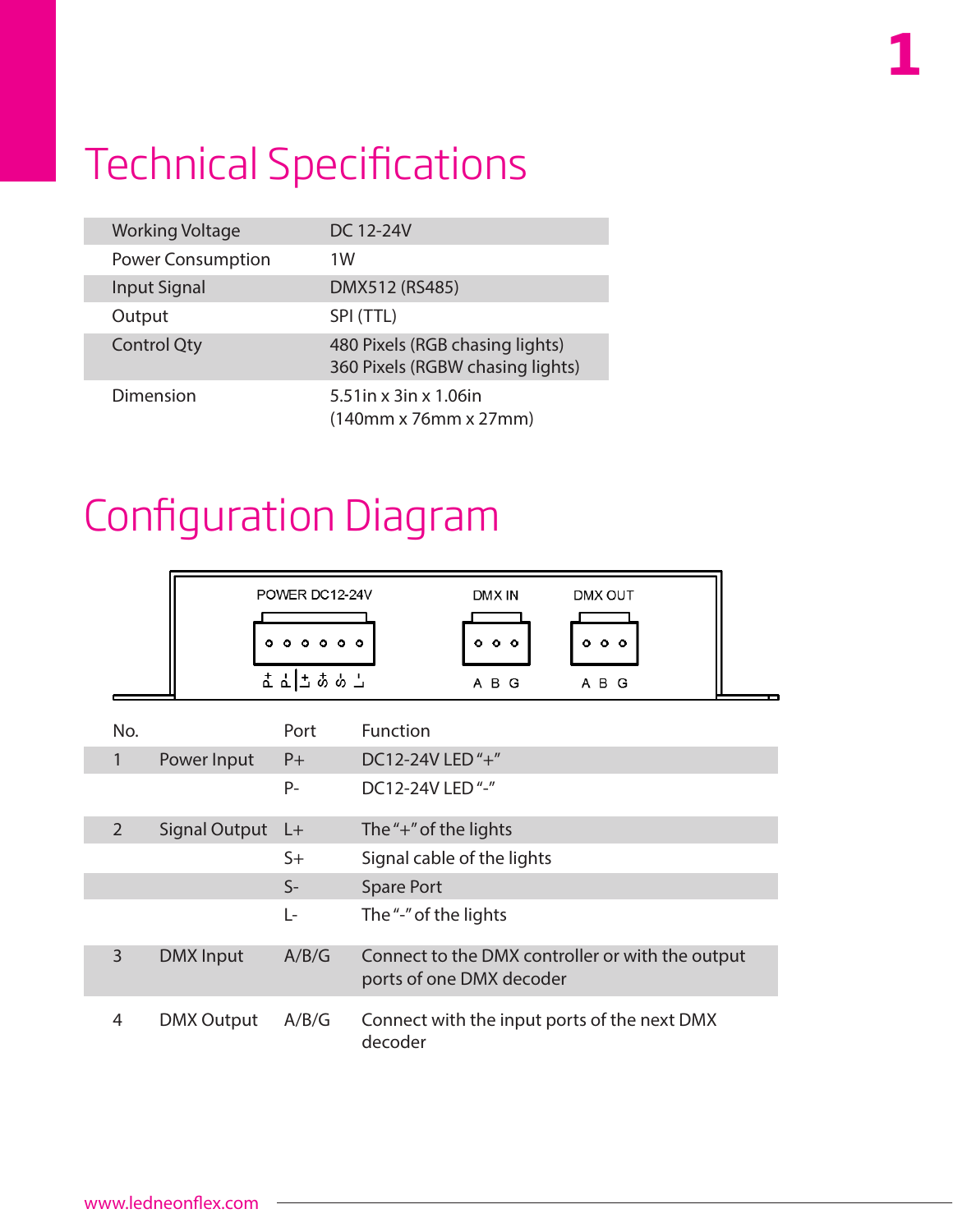# Indicator Light Key

|               |                                                               | DMX512 DECODER                                                                                                                                                         |                     |                                                |  |  |  |  |  |
|---------------|---------------------------------------------------------------|------------------------------------------------------------------------------------------------------------------------------------------------------------------------|---------------------|------------------------------------------------|--|--|--|--|--|
|               | 1 2 3 4 5 6 7 8 9 10 11 12<br>$ON +$<br><b>PARAMETERS SET</b> | <b>DMX</b>                                                                                                                                                             | <b>PRO</b>          | <b>POW</b>                                     |  |  |  |  |  |
| No.           | Name                                                          | <b>Running State</b>                                                                                                                                                   |                     |                                                |  |  |  |  |  |
| 1             | DMX: exterior controlling indicator                           | When the DMX decoder is connected to the<br>DMX controller, indicator light will flicker<br>indicating that it's recieving signal.                                     |                     |                                                |  |  |  |  |  |
| $\mathcal{P}$ | PRO: interior controlling indicator                           | When the DMX decoder is not recieving a signal<br>from the DMX controller, the indicator light will<br>be on, showing that the internal testing<br>program is running. |                     |                                                |  |  |  |  |  |
| 3             | POW: power input indicator                                    |                                                                                                                                                                        | connected to power. | Indicator light will be on when the decoder is |  |  |  |  |  |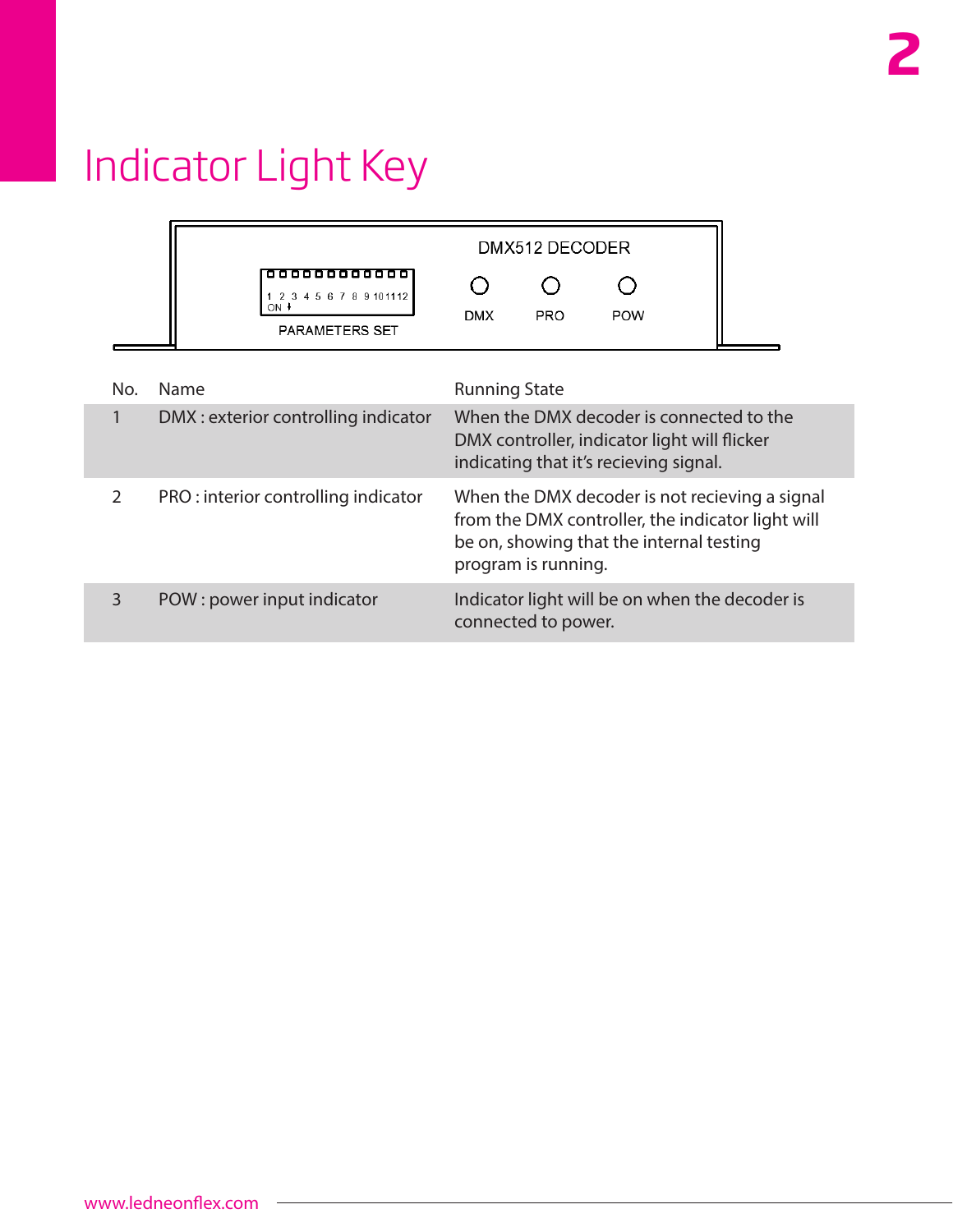# Dip Switch Set-up Key (no controller)

Without signal from the DMX controller, the DMX decoder will enter testing mode (PRO indicator will be on). The functions of the switches are as follows:

| Switch No       | RGB test mode            | <b>Effect speed</b> | Dynamic White test mode |
|-----------------|--------------------------|---------------------|-------------------------|
| P <sub>1</sub>  | Fixture will turn red    | 1                   | Color temperature 1     |
| P <sub>2</sub>  | Fixture will turn green  | $\overline{2}$      | Color temperature 2     |
| P <sub>3</sub>  | Fixture will turn blue   | 3                   | Color temperature 3     |
| P <sub>4</sub>  | Fixture will turn yellow | 4                   | Color temperature 4     |
| P <sub>5</sub>  | Fixture will turn purple | 5                   | Color temperature 5     |
| P6              | Fixture will turn cyan   | 6                   | Color temperature 6     |
| P <sub>7</sub>  | Fixture will turn white  | 7                   | Color temperature 7     |
| P <sub>8</sub>  | 3 color jump             |                     | Color temperature 8     |
| P <sub>9</sub>  | 7 color jump             |                     | Color temperature 9     |
| P <sub>10</sub> | 7 color fade             |                     | Color temperature 10    |

P11 When switch is "ON", P1-P10 will be in Dynamic White test mode P12 RGB selector. "ON" for RGBW, "OFF" for RGB

Note:

3 color = Red, Green, Blue

7 color = Red, Green, Blue, Yellow, Cyan, Purple, White

When P12 is "ON" (RGBW mode), P7 is mono-channel white

Example 1: Example 2:



When switches are set as shown, fixture will perform a 7 color jump at speed 4.



When switches are set as shown, fixture will be in Dynamic White mode at color temperature 9.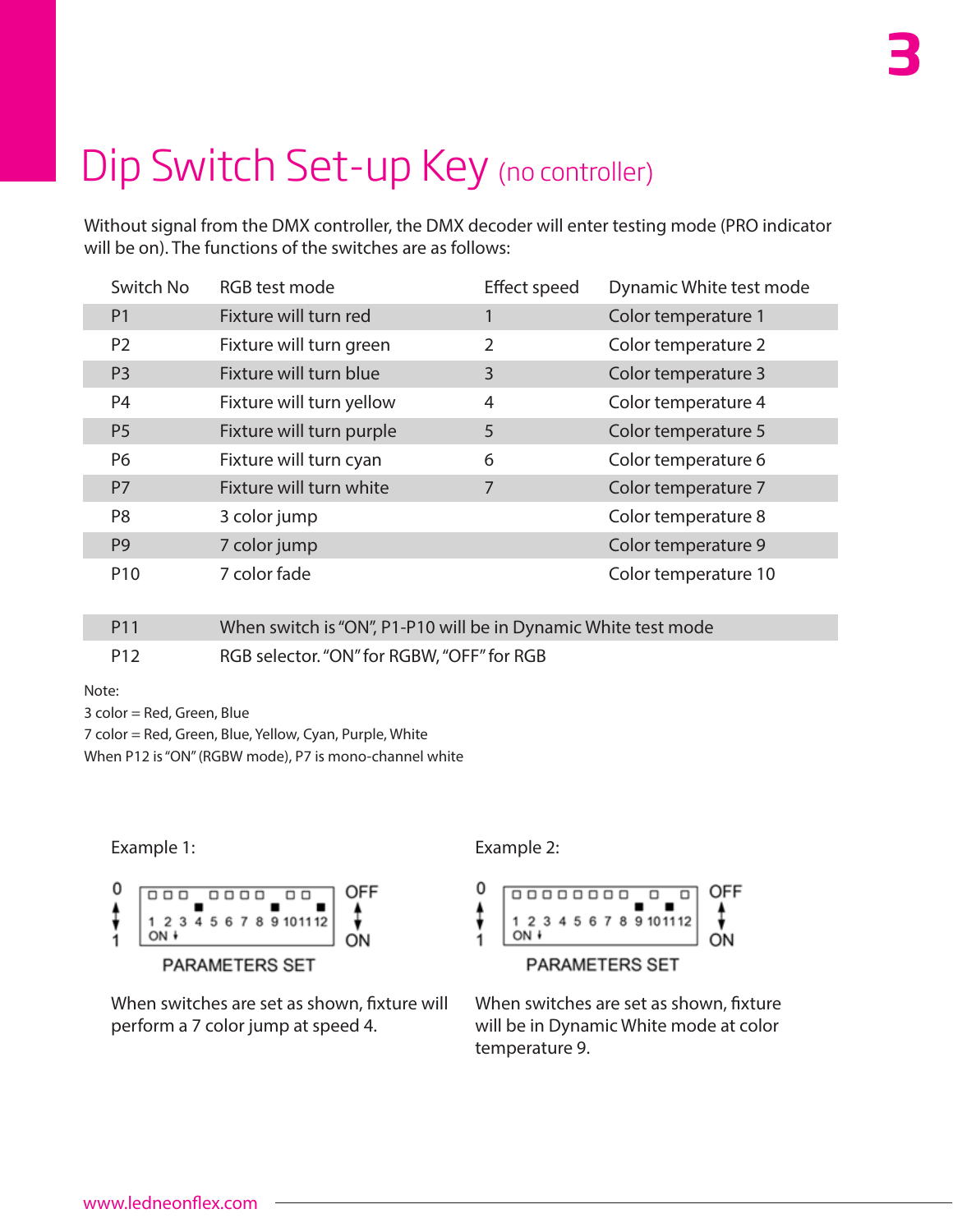## Dip Switch Set-up Key (with controller)

With a signal from the DMX controller, the DMX decoder will enter exterior controlling mode (DMX indicator will flicker). The functions of the switches are as follows:

**4**

| Switch No                                    | <b>Function</b> |                                                                                                                                                                                                           |
|----------------------------------------------|-----------------|-----------------------------------------------------------------------------------------------------------------------------------------------------------------------------------------------------------|
| P <sub>1</sub>                               | 01              | This sets your first DMX address using binary. See Diagram 1.                                                                                                                                             |
| P <sub>2</sub>                               | 02              |                                                                                                                                                                                                           |
| P <sub>3</sub>                               | 04              |                                                                                                                                                                                                           |
| <b>P4</b>                                    | 08              |                                                                                                                                                                                                           |
| P <sub>5</sub>                               | 16              |                                                                                                                                                                                                           |
| P6<br>P7<br>P <sub>8</sub><br>P <sub>9</sub> |                 | This sets your Pixel combinations. See diagram 2.                                                                                                                                                         |
|                                              |                 |                                                                                                                                                                                                           |
| P <sub>10</sub>                              |                 | This selects control type:                                                                                                                                                                                |
| P11                                          |                 | P11=0 : Channels will not be combined (RGB<br>$P10=0$<br>P11=0 : Fixture uses 2 channels instead of 3 (Dynamic White)<br>$P10=1$<br>P11=1 : Fixture uses 1 channel instead of 3 (single color)<br>$P10=0$ |
| P <sub>12</sub>                              |                 | "OFF" for RGB, "ON" for RGBW                                                                                                                                                                              |

Note: avoid setting P10=1 P11=1.

#### DIAGRAM 1

|  |  |  |  |  |  |  |  |  |  |  |  |  |  |  | 1 1 2 3 4 5 6 7 8 9 10 11 12 13 14 15 16 17 18 19 20 21 22 23 24 25 26 27 28 29 30 31 |  |
|--|--|--|--|--|--|--|--|--|--|--|--|--|--|--|---------------------------------------------------------------------------------------|--|
|  |  |  |  |  |  |  |  |  |  |  |  |  |  |  |                                                                                       |  |
|  |  |  |  |  |  |  |  |  |  |  |  |  |  |  | P2 0 0 1 1 0 0 1 1 0 0 1 1 0 0 1 1 0 0 1 1 0 0 1 1 0 0 1 1 0 0 1 1 0 0 1 1 0          |  |
|  |  |  |  |  |  |  |  |  |  |  |  |  |  |  | P3 0 0 0 0 1 1 1 1 0 0 0 0 1 1 1 1 0 0 0 0 0 1 1 1 1 0 0 0 0 1 1 1 1 1 1 1            |  |
|  |  |  |  |  |  |  |  |  |  |  |  |  |  |  | P4 0 0 0 0 0 0 0 0 0 1 1 1 1 1 1 1 1 0 0 0 0 0 0 0 0 0 0 1 1 1 1 1 1 1 1 1            |  |
|  |  |  |  |  |  |  |  |  |  |  |  |  |  |  | P5 0 0 0 0 0 0 0 0 0 0 0 0 0 0 0 0 0 0 1 1 1 1 1 1 1 1 1 1 1 1 1 1 1 1 1 1 1          |  |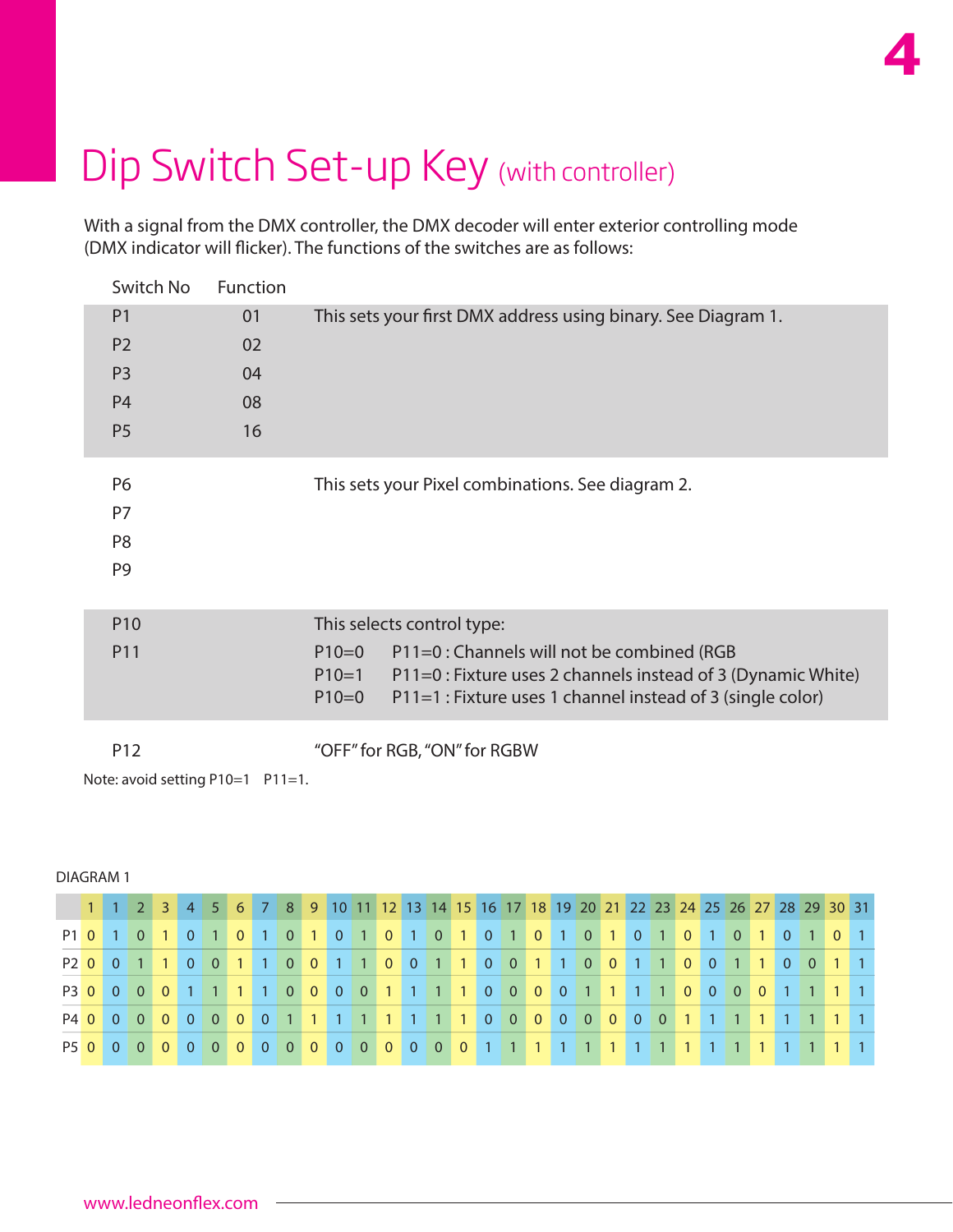### Dip Switch Set-up Key (with controller, cont)

|    | DIAGRAM 2 |          | $Px =$ Pixels  |                |                | 1 Pixel $(Px) = 1$ unit                  |                |                                           |                |              |                |                |              |          |                                                                                          |  |
|----|-----------|----------|----------------|----------------|----------------|------------------------------------------|----------------|-------------------------------------------|----------------|--------------|----------------|----------------|--------------|----------|------------------------------------------------------------------------------------------|--|
|    |           |          |                |                |                |                                          |                |                                           |                |              |                |                |              |          | 1 Px 2 Px 4 Px 5 Px 6 Px 8 Px 10 Px 12 Px 16 Px 20 Px 24 Px 40 Px 60 Px 80 Px 120 Px All |  |
| P6 | $\Omega$  |          | $\Omega$       | <b>41 E</b>    | $\overline{0}$ | <b>AP</b>                                | $\overline{0}$ | $\blacktriangleleft$ $\blacktriangledown$ | $\Omega$       | 1            | $\overline{0}$ |                | $\mathbf{0}$ |          | 0                                                                                        |  |
| P7 | $\Omega$  | $\theta$ |                |                | $\overline{0}$ | $\overline{0}$                           | $\mathbf{1}$   | $\mathbf{1}$                              | $\overline{0}$ | $\mathbf{0}$ | $\mathbf{1}$   |                | $\mathbf{0}$ | $\Omega$ |                                                                                          |  |
| P8 | $\Omega$  | $\Omega$ | $\overline{0}$ | $\mathbf{0}$   | 417            | $\blacktriangle$ 1 $\blacktriangleright$ | $\mathbf{1}$   | 1                                         | $\Omega$       | $\mathbf{0}$ | $\mathbf{0}$   | $\overline{0}$ |              |          |                                                                                          |  |
| P9 | 0         | $\Omega$ | $\overline{0}$ | $\overline{0}$ | $\overline{0}$ | $\overline{0}$                           | $\mathbf{0}$   | $\mathbf{0}$                              |                |              |                |                |              |          |                                                                                          |  |

Example 3: Example 4:



When switches are set as shown, DMX decoder address is set to 8, the fixture will act as though the 16 Pixels are 1.



When switches are set as shown, DMX decoder address is set to 0, single color lights (using 1 channel instead of 3) act as though 8 pixels are 1.

### Terminal Wiring